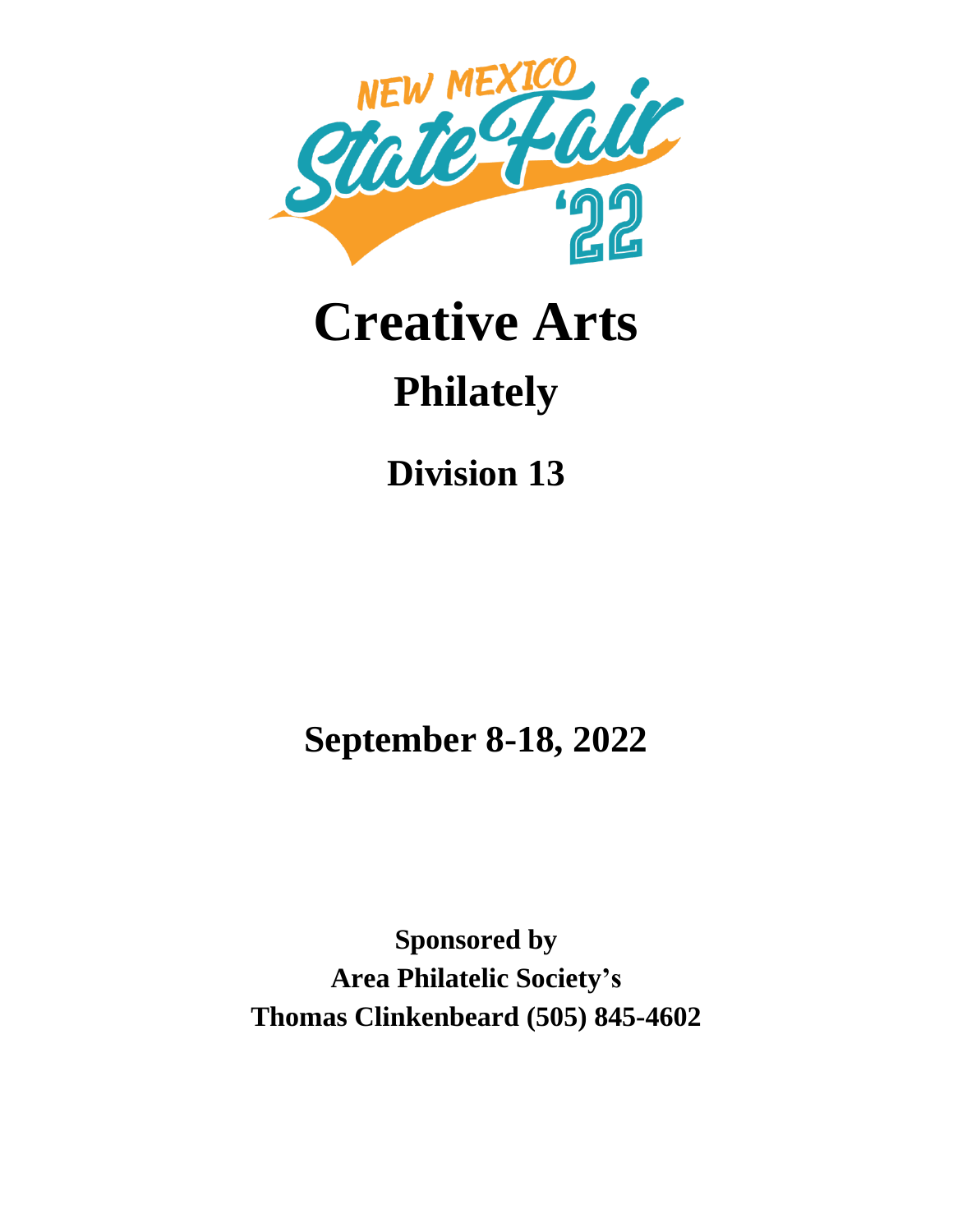# **Entry Dates**

**FRIDAY, AUGUST 26, 2022 9:00 AM to 5:00 PM SATURDAY, AUGUST 27, 2022 9:00 AM to 5:00 PM Entry Fee: \$5.00**

# **Instructions**

No restrictions on non-competitive displays. Space is on a first come, first serve basis. Security is provided by the State Fair. Competitive judging will be on original material. Display must contain at least 90% original material – no photo copies. Judging will be completed prior to the Fair opening and awards awarded at that time. Judges decisions are final. Displays must be removed at the end of the Fair as directed by the State Fair.

# **Special Rules**

- 1. Area Society's will select judges
- 2. All displays must have the exhibitor's personal information concealed
- 3. Judges may not enter a competitive display
- 4. Any exhibit that wins an award may not be entered into competition the following year, except if the display has changed a minimum of 50%, by removing some items and adding different items.
- 5. Display must fit in a 15 page frame. Frames hold 3 rows of 5 pages, pages are 8  $1/2x11"$
- 6. Space is on a first come, first serve basis 12 total frames limit of two frames per exhibit class

# **Judging Criteria**

A maximum of 100 points is possible for each display. Disclaimer: 90% of the display must be original material. Judges decisions are final

|    | Philatelic Information                                            |           | 40 points |
|----|-------------------------------------------------------------------|-----------|-----------|
|    | Title – Is there title and does title reflect display – 10 points |           |           |
|    | Display – Information match and is understood – $25$ points       |           |           |
|    | Non-Philatelic – match and is understood -                        | 5 points  |           |
| 2. | Presentation                                                      |           | 35 points |
|    | Creativity and Originality – stands out                           | 20 points |           |
|    | Tastefulness and Balance – not cluttered                          | 10 points |           |
|    | Specimens and Description                                         | 5 points  |           |

3. Completeness – Story from start to finish **25** points